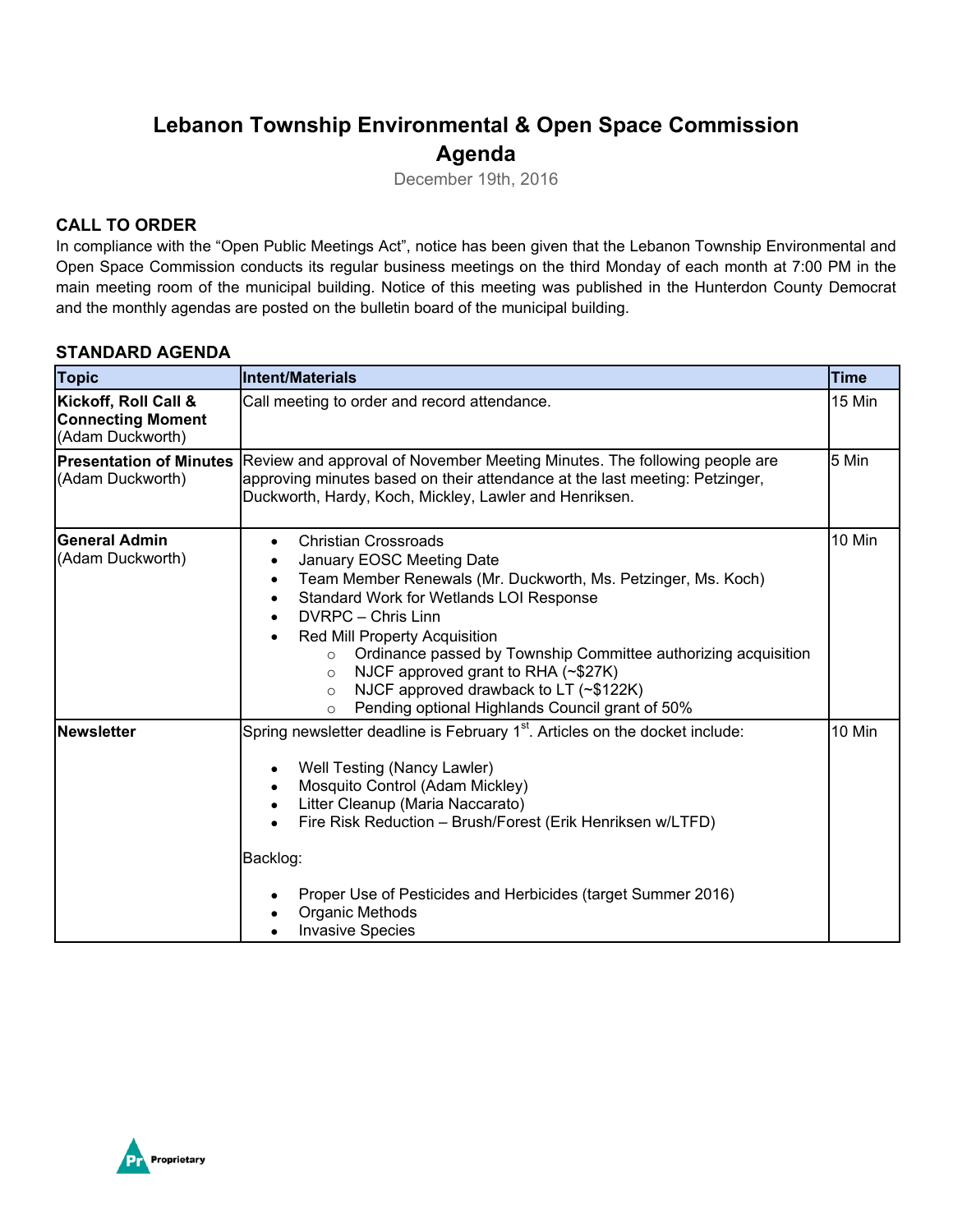| <b>Topic</b>            | Intent/Materials                                                                                                                                                                                                                                                                                                                                                                                                                                                                                                                                                                     | Time    |
|-------------------------|--------------------------------------------------------------------------------------------------------------------------------------------------------------------------------------------------------------------------------------------------------------------------------------------------------------------------------------------------------------------------------------------------------------------------------------------------------------------------------------------------------------------------------------------------------------------------------------|---------|
| <b>Reports</b>          | Provide updates on the following standard topics below; see pre-submitted updates<br>lin Attachment 1.<br>EOSC Budget (Duckworth)<br>Planning Board (Duckworth)<br>Highlands Act (Duckworth)<br>Musconetcong Watershed Association (Henriksen)<br>Raritan Headwaters Association (Lawler)<br>Sustainable Jersey (Duckworth)                                                                                                                                                                                                                                                          | 15 Min  |
| Correspondence          | Acknowledge and share any formal correspondence received by EOSC chair or<br>informal correspondence received by EOSC members.<br>None pre-submitted.                                                                                                                                                                                                                                                                                                                                                                                                                                | 5 Min   |
| <b>Portfolio Review</b> | Project Leads to provide status report and next steps for active and upcoming<br>projects. Pre-submitted updates are requested prior to the meeting and included as<br>part of the agenda to help ensure a timely meeting; see <b>Attachment 2</b> .<br>Energy Gold (Pepperman)<br>Open Space and Preserved Property Mapping (Duckworth)<br>Bunnvale Grant (Hardy)<br>Farm Passport Challenge (Duckworth)<br>$\bullet$<br>Goracy Trail (Hardy)<br><b>Memorial Park Bio-Blitz</b><br>Recycling Actions (Mickley)<br>$\bullet$<br>NJ Water Supply Property Agreement Refresh (Mickley) | Offline |
| <b>Miscellaneous</b>    | Introduce for discussion any special topics outside of the standard agenda.<br>2017 Well Testing Event Planning                                                                                                                                                                                                                                                                                                                                                                                                                                                                      | 15 Min  |

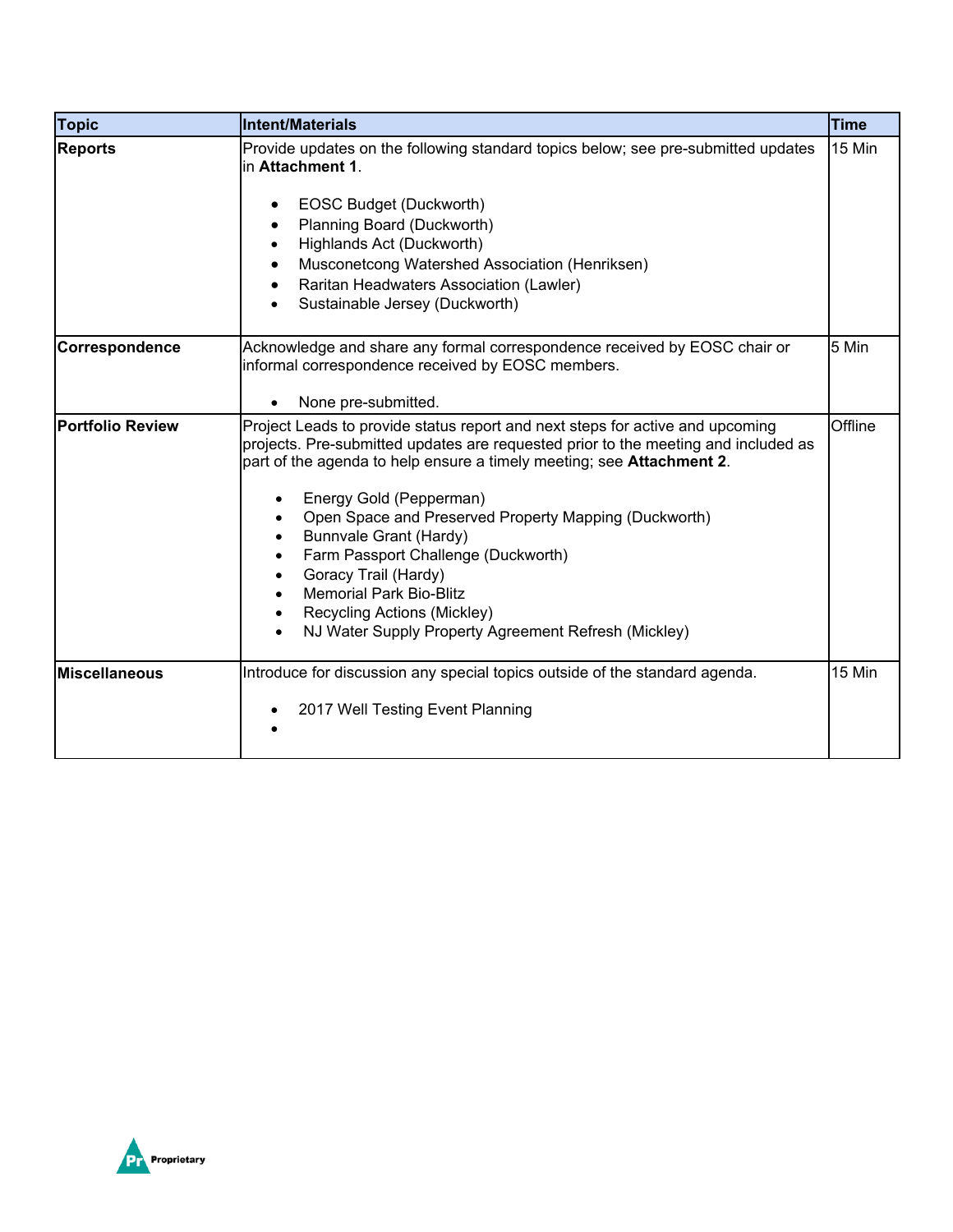# **Attachment 1 – Reports: Pre-submitted Updates**

#### **EOSC Budget (Duckworth)**

None submitted.

# **Planning Board (Duckworth)**

None submitted.

#### **Highlands Act (Duckworth)**

None submitted.

#### **Musconetcong Watershed Association (Henriksen)**

The MWA has completed the transition to our new Executive Director, Alan Hunt. Administrative issues have kept us busy these last couple of months. Due to the ED change the Musconetcong River Management Council will be meeting for the first time in four months tomorrow night. The New Year will bring collaborative opportunities which I'll post here.

#### **Raritan Headwaters Association (Lawler)**

None submitted.

### **Sustainable Jersey (Duckworth)**

None submitted.

# **Attachment 2 – Projects: Pre-submitted Updates**

#### **Energy Gold (Pepperman; 17-Dec-2016)**

Ms. Pepperman is still in the process of going through the townships' data. She sent an email to JoAnn Fascinelli a couple months ago about collecting baseline data, and Ms. Fascinelli said she could come in on Tuesday or Friday to input information into a spreadsheet. Unfortunately, the time Ms. Fascinelli is available has conflicted with Ms. Pepperman's class schedule. Ms. Pepperman is aiming to complete data collection by mid-February.

#### **Open Space and Preserved Property Mapping (Duckworth; 19-Dec-2016)**

No additional properties have been mapped at this point. The next properties of focus are those under Farmland Preservation, which Ms. Hardy is following up on, and NJ DEP Division of Fish and Wildlife Wildlife Management Areas, which Ms. Petzinger is following up on.

#### **Bunnvale Grant (Hardy; 18-Dec-2016)**

Per our 319 Grant consultant, Princeton Hydro's Chris Mikolajczyk, there has still been no decisions made on the 319 Grants. The last email Chris received from the NJDEP stated the following: "Apparently the spending plan has not been approved yet so no definitive decision can be made as to what projects are in or out until that plan is approved. There apparently is no clear deadline to finalize it."

#### **Farm Passport Challenge (Duckworth; 19-Dec-2016)**

Four Passports were submitted before the October 18<sup>th</sup> deadline: Emilia Kuhn, Carra Suppo, Sabrina Mickley and George Zack. Since there were four prizes available and each submission is only eligible for one prize, each submission is a winner of a \$50 gift certificate to a local business. One has chosen Rambo's and another has chosen Brasserie 513; the two remaining have yet to identify their choice for a gift certificate. All prizes will be presented within the next two weeks.

#### **Goracy Trail (Hardy; 18-Dec-2016)**

Mayor Marc Laul, Committeeman Mike Schmidt, & EOSC member Sharon Hardy met with Viola Giaquinto at 9 AM on Saturday, December 3, 2016, to walk her property located at 661 Woodglen Rd,

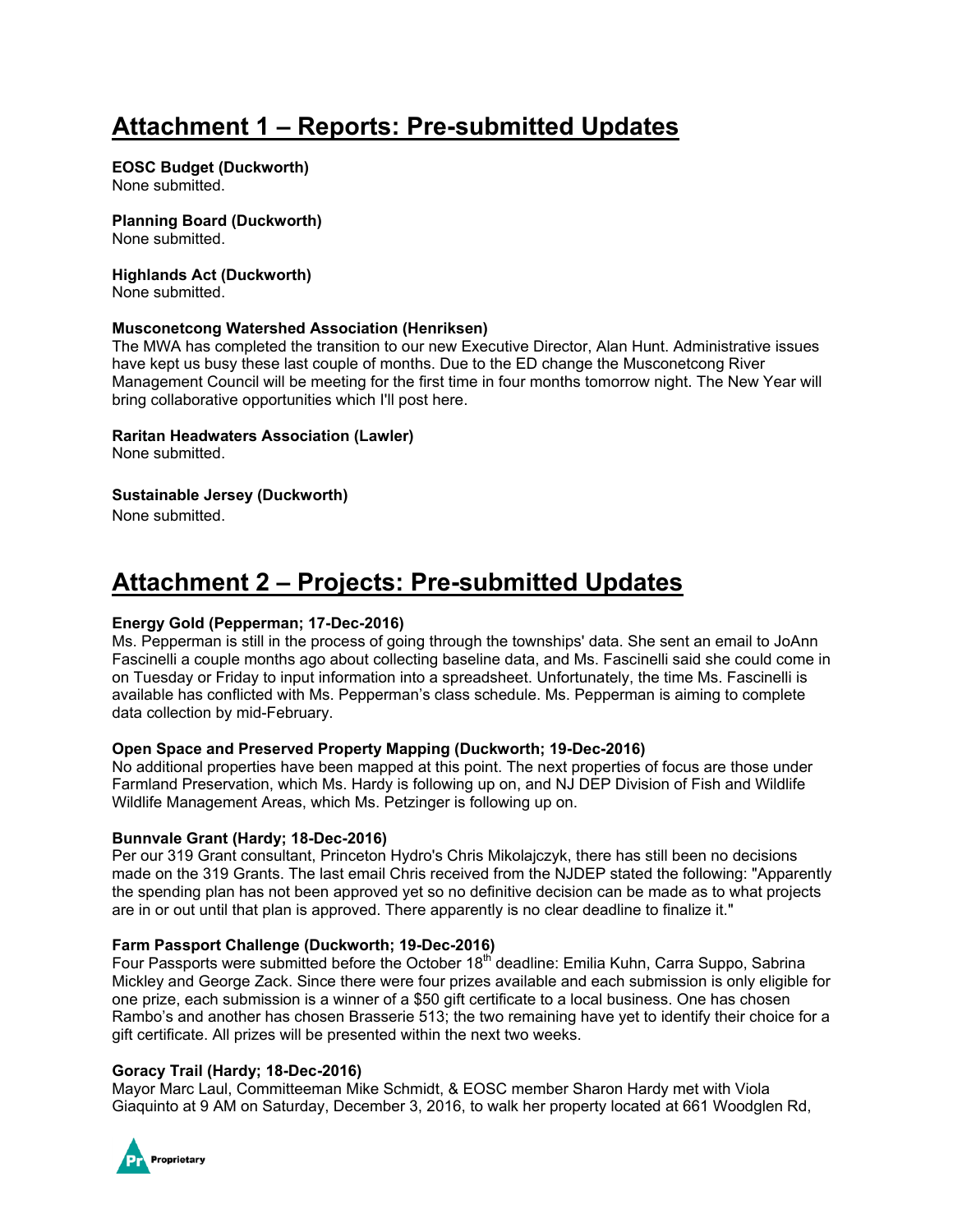(Block 36, Lot 17), to mark out a potential trail & implied boundary of the area that Lebanon Township would be interested in acquiring. Blue & pink flag tape were placed around trees noting the proposed property line and blue tape was used to identify a trail. Photos were also taken of the marked areas. The area measured approximately 2 acres and Viola was open to the idea of selling it to the Township. Vi asked the Township to justify a fair acquisition price as she did not have a specific price in mind to ask for the property. Our next step is to hire an appraiser to reach a fair price.

The project was discussed with Julie Shelley from the NJWSA & they were familiar with the project idea from over the past few years. They confirmed that they would provide 50% of selected soft costs that would include the appraisal, survey, title, & Phase I Environmental Survey (if needed) as a reimbursement to the Township. As NJWSA is a co-owner of the Goracy Trail, we will have to work with them to follow their procedures for acquiring land. They will need to go through their committee for approval & will be party to the lot line adjustment. They do require 3 bids for each component of the selected soft costs as they will pay 50% of those transaction costs & need to justify the costs through the bid process.

We have already received one bid back from Norman J. Goldberg, Inc. As we are not seeking Green Acres funding, we can use an abbreviated appraisal which will be prepared as a Restricted Report. Mr. Goldberg's total fee for preparation of the appraisal would be the sum of \$750.

We are pursuing at least 2 other bids. Once all bids are received the Township Committee would approve engaging an appraiser.

**Memorial Park Bio-Blitz**

None submitted.

#### **Recycling Actions (Mickley)**

None submitted.

#### **NJ Water Supply Property Agreement Refresh (Mickley; 19-Dec-2016)**

Mr. Mickley spoke with Julie Shelly (JS) of the NJ Water Supply Authority regarding the merging of two existing maintenance agreements that will cover 4 tracts. He reviewed the agreements and sent a markup to JS on 12/5/2016. JS recommended an addendum to the existing agreement, rather than drafting a completely new agreement. JS drafted the amendment and submitted it for internal attorney review. Once approved by counsel, JS will provide the draft document to Mr. Mickley for comment and dispersal.

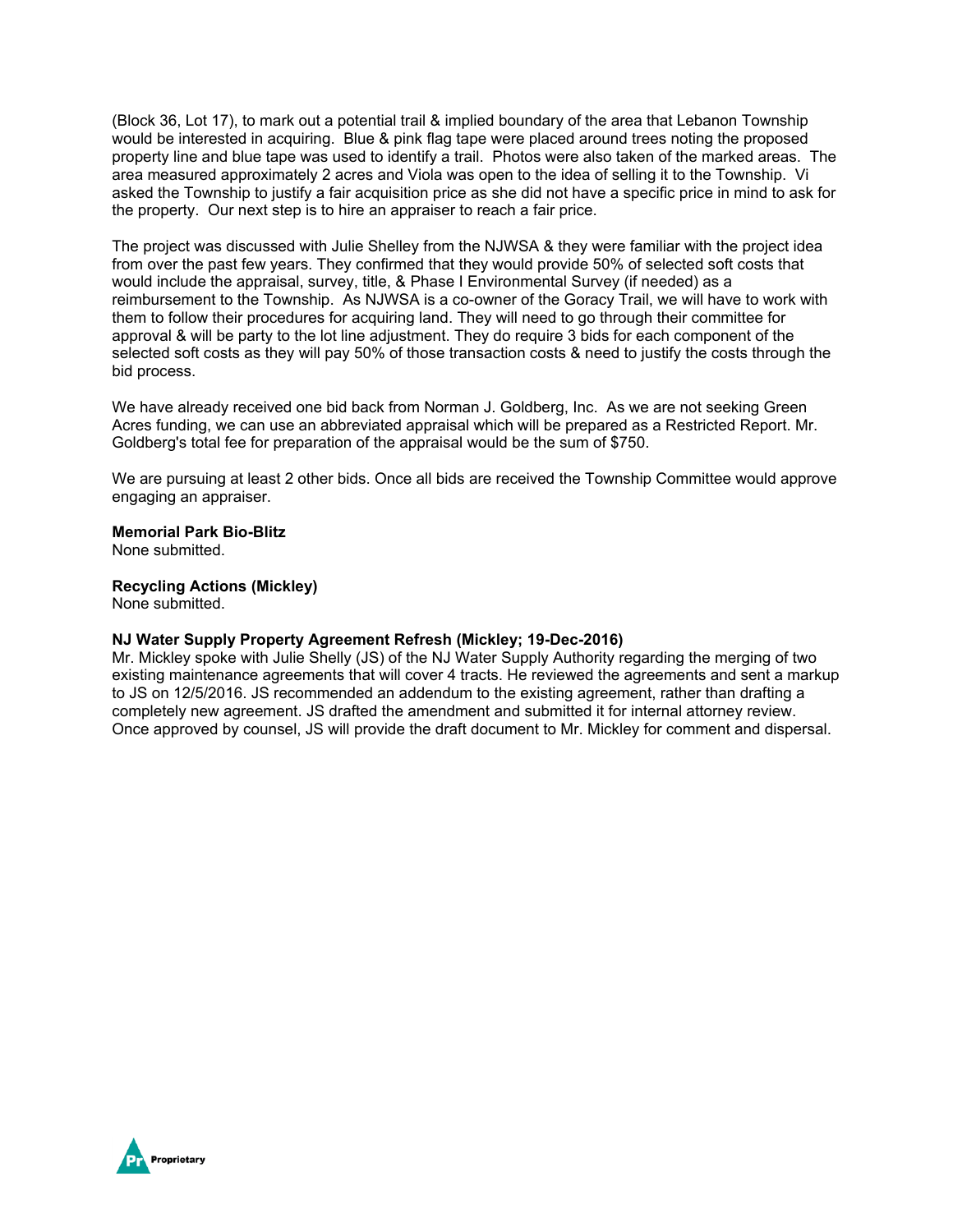# **Lebanon Township Environmental & Open Space Commission Minutes**

December 19th, 2016

## **ROLL CALL**

Meeting called to order with a quorum at: 7:09 PM. In addition to EOSC members, Committeeman Schmidt and Mayor Laul joined mid-way through the meeting as the minutes indicate below.

| <b>EOSC Member</b>      | <b>Role</b>                      | <b>Attendance</b> |
|-------------------------|----------------------------------|-------------------|
| Adam Duckworth          | Chairman, Planning Board Liaison | Χ                 |
| <b>Sharon Petzinger</b> | Member                           | Χ                 |
| Warren Newman           | Member                           | Χ                 |
| Erik Jan Henriksen      | Member                           | <b>No</b>         |
| Nancy Lawler            | Member                           |                   |
| Deb Goodsite            | Member                           | <b>No</b>         |
| <b>Adam Mickley</b>     | Member                           | X                 |
| Sharon Hardy            | Alternate 1                      | Χ                 |
| <b>Kathy Koch</b>       | Alternate 2                      |                   |

### **STANDARD AGENDA**

| <b>Topic</b>                                                         | <b>Intent/Materials</b>                                                                                                                                                                                                                                                                                                                                                                                                                                                                                                                                      | <b>Time</b> |  |
|----------------------------------------------------------------------|--------------------------------------------------------------------------------------------------------------------------------------------------------------------------------------------------------------------------------------------------------------------------------------------------------------------------------------------------------------------------------------------------------------------------------------------------------------------------------------------------------------------------------------------------------------|-------------|--|
| Kickoff, Roll Call &<br><b>Connecting Moment</b><br>(Adam Duckworth) | 15 Min<br>Call meeting to order and record attendance.<br>Minutes: The team members each shared an accomplishment they were proud of<br>from this year. Some things that were shared included the progress on the Goracy<br>neighboring property acquisition, newsletter articles, use of Slack, interactive<br>mapping, Red Mill property acquisition, Pelio potential, well testing and the bird<br>survey. Mr. Duckworth stated it was a momentum-building year for the team.                                                                             |             |  |
| <b>Presentation of Minutes</b><br>(Adam Duckworth)                   | Review and approval of November Meeting Minutes. The following people are<br>approving minutes based on their attendance at the last meeting: Petzinger,<br>Duckworth, Hardy, Koch, Mickley, Lawler and Henriksen.<br>Minutes: Motion made to approve November minutes by Ms. Lawler, seconded by<br>Ms. Koch and unanimously approved.                                                                                                                                                                                                                      | 5 Min       |  |
| <b>General Admin</b><br>(Adam Duckworth)                             | <b>Christian Crossroads</b><br>$\bullet$<br>January EOSC Meeting Date<br>$\bullet$<br>Team Member Renewals (Mr. Duckworth, Ms. Petzinger, Ms. Koch)<br>$\bullet$<br>Standard Work for Wetlands LOI Response<br>$\bullet$<br>DVRPC - Chris Linn<br>$\bullet$<br>Red Mill Property Acquisition<br>$\bullet$<br>Ordinance passed by Township Committee authorizing acquisition<br>$\circ$<br>NJCF approved grant to RHA (~\$27K)<br>$\Omega$<br>NJCF approved drawback to LT (~\$122K)<br>$\circ$<br>Pending optional Highlands Council grant of 50%<br>$\circ$ | 10 Min      |  |

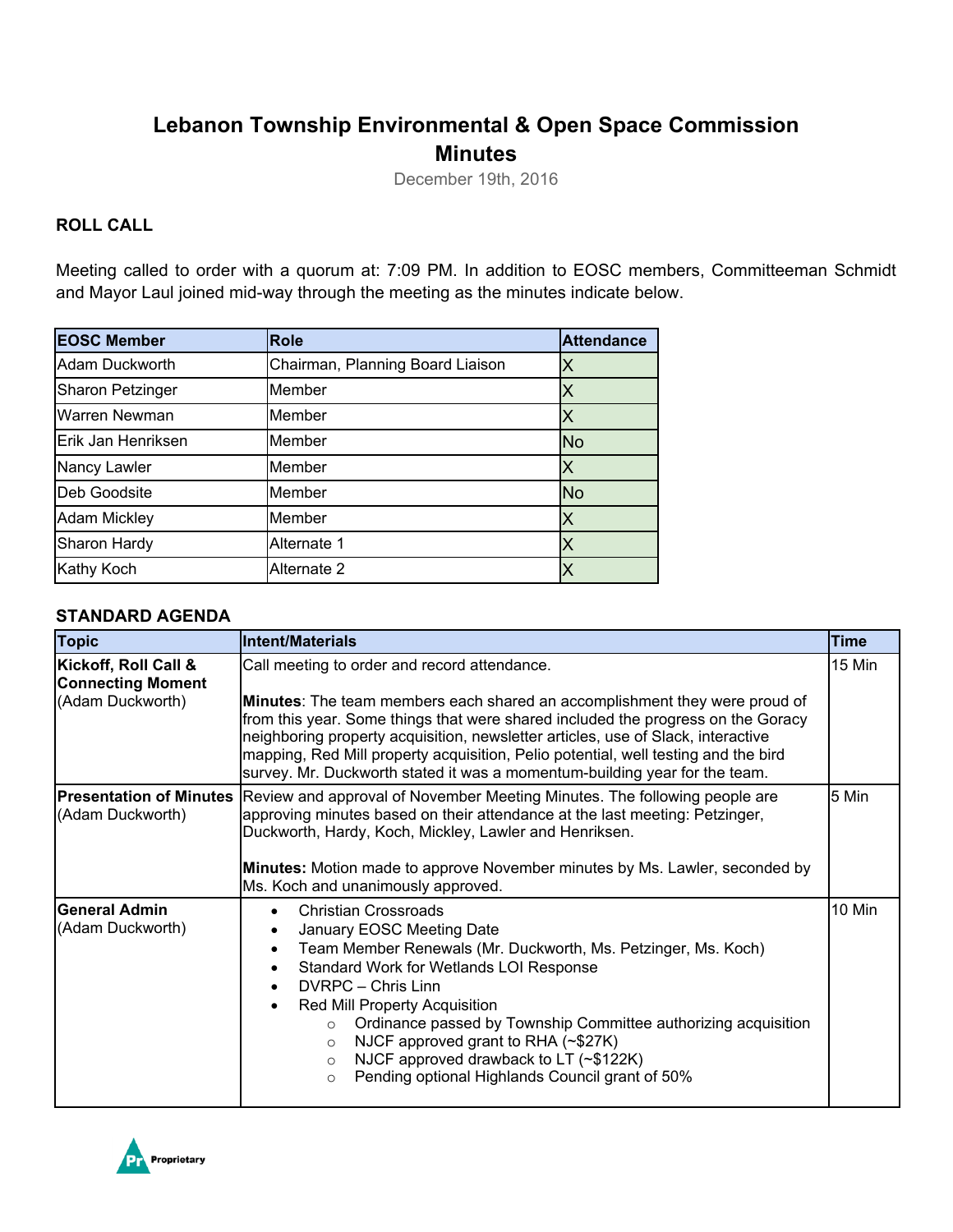| Minutes: Mr. Duckworth asked if the January EOSC meeting date was OK with<br>everyone since it falls on a holiday. The team said that was fine. |                               |                                                    |                                                                                                                                                                                                                                                                                                                                                                                                                                                                                                                                                                                                                                                                                                                                                                                                                                                                                                                                                                                                                                                                                                                                                                                                                                                                                                                                                                                                                                                                                                                                                                                                                                                                                                                                                                                                                                                                                                                                                                                                                                                                                                                                                                                                                                                                   |
|-------------------------------------------------------------------------------------------------------------------------------------------------|-------------------------------|----------------------------------------------------|-------------------------------------------------------------------------------------------------------------------------------------------------------------------------------------------------------------------------------------------------------------------------------------------------------------------------------------------------------------------------------------------------------------------------------------------------------------------------------------------------------------------------------------------------------------------------------------------------------------------------------------------------------------------------------------------------------------------------------------------------------------------------------------------------------------------------------------------------------------------------------------------------------------------------------------------------------------------------------------------------------------------------------------------------------------------------------------------------------------------------------------------------------------------------------------------------------------------------------------------------------------------------------------------------------------------------------------------------------------------------------------------------------------------------------------------------------------------------------------------------------------------------------------------------------------------------------------------------------------------------------------------------------------------------------------------------------------------------------------------------------------------------------------------------------------------------------------------------------------------------------------------------------------------------------------------------------------------------------------------------------------------------------------------------------------------------------------------------------------------------------------------------------------------------------------------------------------------------------------------------------------------|
|                                                                                                                                                 |                               |                                                    |                                                                                                                                                                                                                                                                                                                                                                                                                                                                                                                                                                                                                                                                                                                                                                                                                                                                                                                                                                                                                                                                                                                                                                                                                                                                                                                                                                                                                                                                                                                                                                                                                                                                                                                                                                                                                                                                                                                                                                                                                                                                                                                                                                                                                                                                   |
|                                                                                                                                                 |                               |                                                    |                                                                                                                                                                                                                                                                                                                                                                                                                                                                                                                                                                                                                                                                                                                                                                                                                                                                                                                                                                                                                                                                                                                                                                                                                                                                                                                                                                                                                                                                                                                                                                                                                                                                                                                                                                                                                                                                                                                                                                                                                                                                                                                                                                                                                                                                   |
|                                                                                                                                                 |                               |                                                    |                                                                                                                                                                                                                                                                                                                                                                                                                                                                                                                                                                                                                                                                                                                                                                                                                                                                                                                                                                                                                                                                                                                                                                                                                                                                                                                                                                                                                                                                                                                                                                                                                                                                                                                                                                                                                                                                                                                                                                                                                                                                                                                                                                                                                                                                   |
|                                                                                                                                                 |                               |                                                    |                                                                                                                                                                                                                                                                                                                                                                                                                                                                                                                                                                                                                                                                                                                                                                                                                                                                                                                                                                                                                                                                                                                                                                                                                                                                                                                                                                                                                                                                                                                                                                                                                                                                                                                                                                                                                                                                                                                                                                                                                                                                                                                                                                                                                                                                   |
| Name                                                                                                                                            | Role                          | <b>Term</b>                                        |                                                                                                                                                                                                                                                                                                                                                                                                                                                                                                                                                                                                                                                                                                                                                                                                                                                                                                                                                                                                                                                                                                                                                                                                                                                                                                                                                                                                                                                                                                                                                                                                                                                                                                                                                                                                                                                                                                                                                                                                                                                                                                                                                                                                                                                                   |
| <b>Adam Duckworth</b>                                                                                                                           | Chair, Planning Board Liaison | 3-yr. 2019                                         |                                                                                                                                                                                                                                                                                                                                                                                                                                                                                                                                                                                                                                                                                                                                                                                                                                                                                                                                                                                                                                                                                                                                                                                                                                                                                                                                                                                                                                                                                                                                                                                                                                                                                                                                                                                                                                                                                                                                                                                                                                                                                                                                                                                                                                                                   |
| <b>Sharon Petzinger</b>                                                                                                                         | Member                        | 3-yr. 2019                                         |                                                                                                                                                                                                                                                                                                                                                                                                                                                                                                                                                                                                                                                                                                                                                                                                                                                                                                                                                                                                                                                                                                                                                                                                                                                                                                                                                                                                                                                                                                                                                                                                                                                                                                                                                                                                                                                                                                                                                                                                                                                                                                                                                                                                                                                                   |
| <b>Warren Newman</b>                                                                                                                            | Member                        | 3-yr. 2017                                         |                                                                                                                                                                                                                                                                                                                                                                                                                                                                                                                                                                                                                                                                                                                                                                                                                                                                                                                                                                                                                                                                                                                                                                                                                                                                                                                                                                                                                                                                                                                                                                                                                                                                                                                                                                                                                                                                                                                                                                                                                                                                                                                                                                                                                                                                   |
| Nancy Lawler                                                                                                                                    | Member                        | 3-yr. 2018                                         |                                                                                                                                                                                                                                                                                                                                                                                                                                                                                                                                                                                                                                                                                                                                                                                                                                                                                                                                                                                                                                                                                                                                                                                                                                                                                                                                                                                                                                                                                                                                                                                                                                                                                                                                                                                                                                                                                                                                                                                                                                                                                                                                                                                                                                                                   |
| <b>Erik Henriksen</b>                                                                                                                           | Member                        | 3-yr. 2017                                         |                                                                                                                                                                                                                                                                                                                                                                                                                                                                                                                                                                                                                                                                                                                                                                                                                                                                                                                                                                                                                                                                                                                                                                                                                                                                                                                                                                                                                                                                                                                                                                                                                                                                                                                                                                                                                                                                                                                                                                                                                                                                                                                                                                                                                                                                   |
| <b>Deb Goodsite</b>                                                                                                                             | Member                        | 3-yr. 2018                                         |                                                                                                                                                                                                                                                                                                                                                                                                                                                                                                                                                                                                                                                                                                                                                                                                                                                                                                                                                                                                                                                                                                                                                                                                                                                                                                                                                                                                                                                                                                                                                                                                                                                                                                                                                                                                                                                                                                                                                                                                                                                                                                                                                                                                                                                                   |
| <b>Adam Mickley</b>                                                                                                                             | Member                        | 3-yr. 2017                                         |                                                                                                                                                                                                                                                                                                                                                                                                                                                                                                                                                                                                                                                                                                                                                                                                                                                                                                                                                                                                                                                                                                                                                                                                                                                                                                                                                                                                                                                                                                                                                                                                                                                                                                                                                                                                                                                                                                                                                                                                                                                                                                                                                                                                                                                                   |
| <b>Sharon Hardy</b>                                                                                                                             | Alternate 1                   | 2-yr. 2017                                         |                                                                                                                                                                                                                                                                                                                                                                                                                                                                                                                                                                                                                                                                                                                                                                                                                                                                                                                                                                                                                                                                                                                                                                                                                                                                                                                                                                                                                                                                                                                                                                                                                                                                                                                                                                                                                                                                                                                                                                                                                                                                                                                                                                                                                                                                   |
| Kathryn Koch                                                                                                                                    | Alternate 2                   | 2-yr. 2018                                         |                                                                                                                                                                                                                                                                                                                                                                                                                                                                                                                                                                                                                                                                                                                                                                                                                                                                                                                                                                                                                                                                                                                                                                                                                                                                                                                                                                                                                                                                                                                                                                                                                                                                                                                                                                                                                                                                                                                                                                                                                                                                                                                                                                                                                                                                   |
|                                                                                                                                                 |                               |                                                    |                                                                                                                                                                                                                                                                                                                                                                                                                                                                                                                                                                                                                                                                                                                                                                                                                                                                                                                                                                                                                                                                                                                                                                                                                                                                                                                                                                                                                                                                                                                                                                                                                                                                                                                                                                                                                                                                                                                                                                                                                                                                                                                                                                                                                                                                   |
|                                                                                                                                                 | concern.                      | results in an updated Committee Roster as follows: | Ms. Petzinger stated she had not had a chance to post the standard work for<br>Wetlands LOI responses to Slack yet but would do so.<br>Mr. Duckworth mentioned that Chris Linn from DVRPC contacted him recently about<br>the Township's participation as a use case. Mr. Duckworth noted this was for<br>awareness and he had not had an opportunity to contact him.<br>Mr. Duckworth shared some of the highlights from the work Committeeman Schmidt<br>is doing to pursue acquisition of the "Red Mill Road" property<br>Ms. Petzinger, Ms. Koch and Mr. Duckworth all stated their interest in renewing their<br>terms. Mr. Duckworth stated he would share that outcome with Mayor Laul. This<br>Ms. Lawler noted that she and Mr. Henriksen met with Director of Christian<br>Crossroads. It was unclear to them where they should go within the Township for<br>guidance on certain projects. The property has a lot of buildings and a very large<br>septic system resulting in great amount of impervious surface. There is a large pond<br>$(\sim 1$ acre) on the property, which is regulated by the DEP because there is a dam<br>above 5' and requires periodic inspection. Christian Crossroads has until a certain<br>time period to address DEP concerns. Ms. Lawler connected them with Raritan<br>Headwaters Association (RHA) and plans to have a second meeting with them.<br>Amzie Clawson, a Life Scout in Lebanon Township, presented a proposal for his<br>Eagle Scout project. The proposal outlined potential work on the Goracy trailhead,<br>including parking area maintenance/expansion and brush clearance at the trailhead.<br>Mr. Clawson stated the project would cost ~\$1000 and the Township would be<br>required to fund it. Mr. Newman noted the existing parking lot material is crushed<br>concrete from a demolished DPW project. Ms. Hardy asked about funding the<br>project through a previous trail grant. Mr. Duckworth responded that there is a<br>couple of thousand dollars we could use from that grant and that it is one of a few<br>possible funding sources. Mr. Duckworth asked the committee if there was anyone<br>that felt this project was not a priority for EOSC in 2017 and no one voiced their |

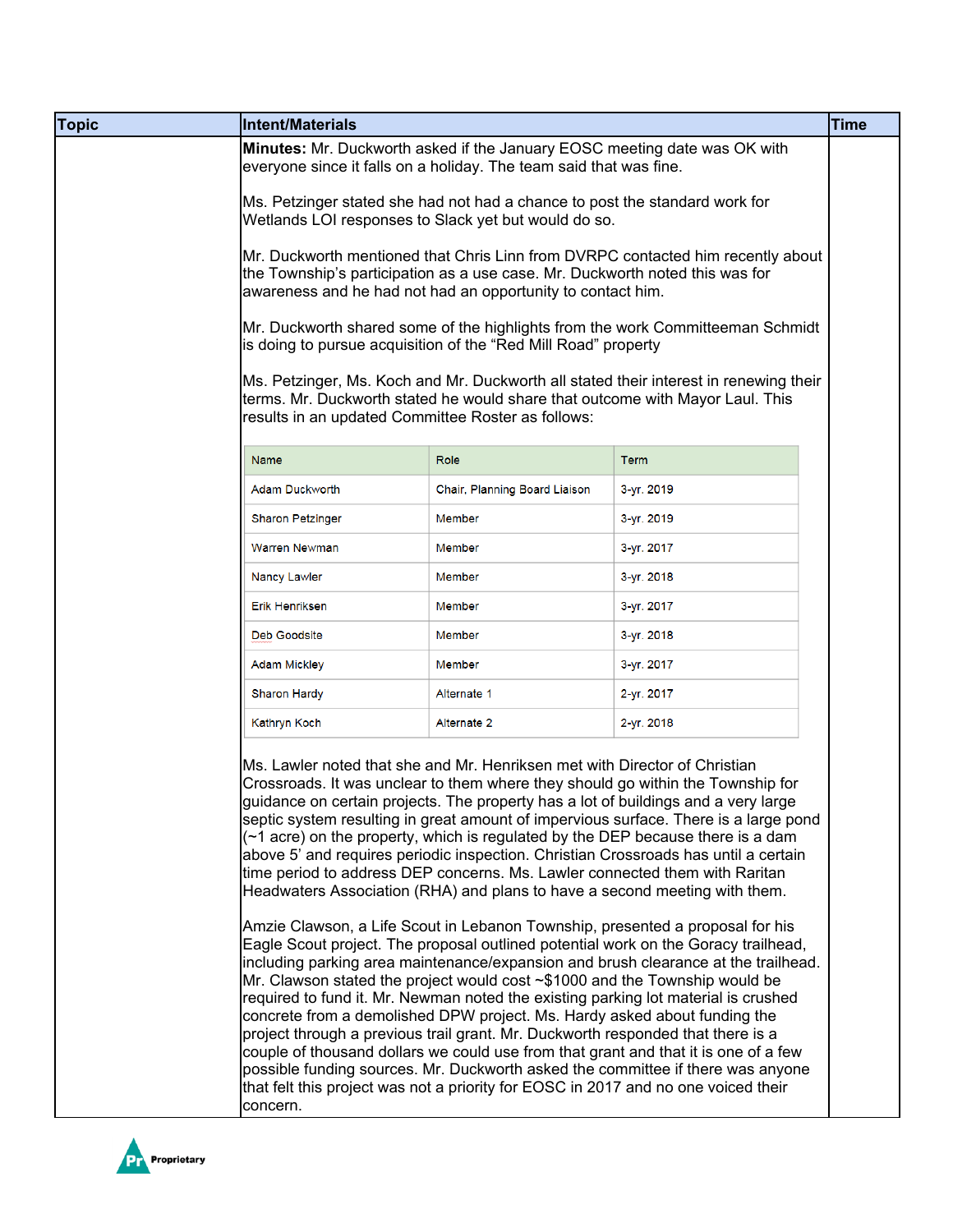| <b>Topic</b>      | <b>Intent/Materials</b>                                                                                                                                                                                                                                                                                                                                                                                                                                                                                                                                                                                                                                                                                                                                                                                                                                                                                                                                                                                                                                                                                                                                                                                                      | <b>Time</b> |
|-------------------|------------------------------------------------------------------------------------------------------------------------------------------------------------------------------------------------------------------------------------------------------------------------------------------------------------------------------------------------------------------------------------------------------------------------------------------------------------------------------------------------------------------------------------------------------------------------------------------------------------------------------------------------------------------------------------------------------------------------------------------------------------------------------------------------------------------------------------------------------------------------------------------------------------------------------------------------------------------------------------------------------------------------------------------------------------------------------------------------------------------------------------------------------------------------------------------------------------------------------|-------------|
|                   | Mr. Duckworth asked for a motion to approve support of Amzie's Eagle Scout project<br>pending clarity on specific scope of work and funding source. Ms. Lawler made the<br>motion, Ms. Koch seconded and it was unanimously approved.<br>Mayor Laul was present by this time. Mr. Duckworth asked Mr. Laul about the<br>appropriate process for expanding a parking area. Mr. Laul stated that we did not<br>have to worry about these details at this point yet and that the Scouting organization<br>is very flexible for Mr. Clawson to adapt to the work as these details become more<br>defined after his project is approved by the Scouts. Mr. Laul stated that EOSC does<br>not need to come to Township Committee for approval of property maintenance<br>activities unless we are asking for DPW time. Mr. Mickley raised concerns over<br>property maintenance agreements and restrictions on impervious surface and<br>signage; he said he would follow up with NJ Water Supply Authority. Mr. Mickley<br>also suggested we consider updating property maintenance agreements to allow for<br>addendums to add properties in the future considering the Goracy and Red Mill<br>Road acquisitions on the horizon. |             |
| <b>Newsletter</b> | Spring newsletter deadline is February 1 <sup>st</sup> . Articles on the docket include:<br>Well Testing (Nancy Lawler)<br>٠<br>Mosquito Control (Adam Mickley)<br>Litter Cleanup (Maria Naccarato)<br>Fire Risk Reduction - Brush/Forest (Erik Henriksen w/LTFD)<br>Emerald Ash Borer (Sharon Petzinger) ADDED<br>Backlog:<br>Proper Use of Pesticides and Herbicides (target Summer 2016)<br>Organic Methods<br><b>Invasive Species</b><br>Minutes: Ms. Petzinger suggested we write an article about the Emerald Ash Borer<br>and the potential impact to residents of the Township. She shared concern for ash<br>trees near municipal buildings or along trails that may need to be removed for safety<br>reasons. Ms. Petzinger raised the question of treating ash trees before they get<br>infected? Ms. Lawler asked about the treatment. Ms. Petzinger stated that one can<br>inject single trees or for larger expanses of forest, parasitic wasps which feed on the                                                                                                                                                                                                                                              | 10 Min      |
|                   | emerald ash borer can be used. Ms. Lawler noted that treatment was very<br>expensive.                                                                                                                                                                                                                                                                                                                                                                                                                                                                                                                                                                                                                                                                                                                                                                                                                                                                                                                                                                                                                                                                                                                                        |             |
| <b>Reports</b>    | Provide updates on the following standard topics below; see pre-submitted updates<br>in Attachment 1.<br>EOSC Budget (Duckworth)<br>٠<br>Planning Board (Duckworth)<br>Highlands Act (Duckworth)<br>$\bullet$<br>Musconetcong Watershed Association (Henriksen)<br>Raritan Headwaters Association (Lawler)<br>Sustainable Jersey (Duckworth)                                                                                                                                                                                                                                                                                                                                                                                                                                                                                                                                                                                                                                                                                                                                                                                                                                                                                 | 15 Min      |

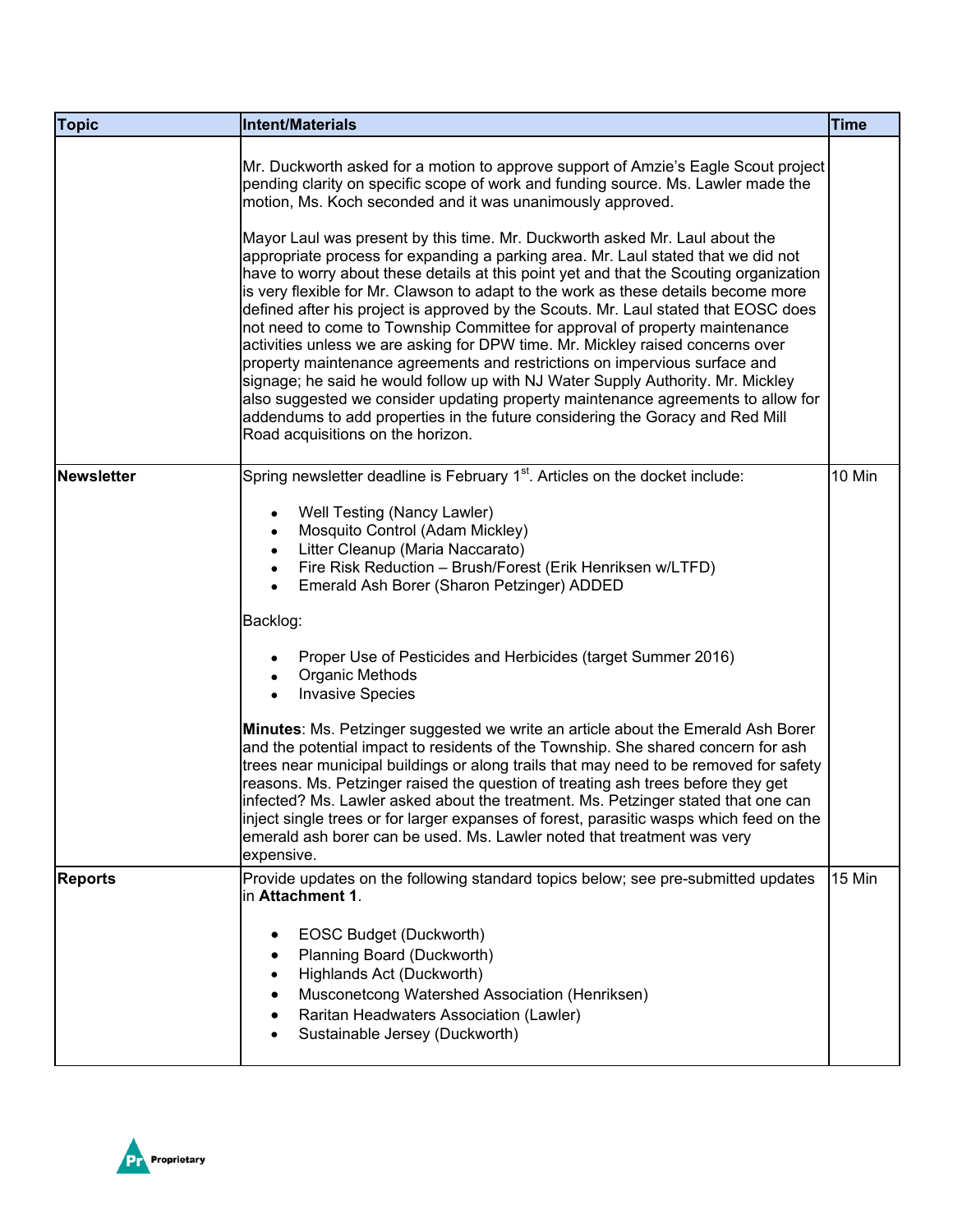| <b>Topic</b>            | <b>Intent/Materials</b>                                                                                                                                                                                                                                                                                                                                                                                                                                                                                                                                                                                                                                                                                                                                                                                                                                                                                                                                                                                                                                                                                                                                                                                                                                                                                                                                                                          | <b>Time</b> |
|-------------------------|--------------------------------------------------------------------------------------------------------------------------------------------------------------------------------------------------------------------------------------------------------------------------------------------------------------------------------------------------------------------------------------------------------------------------------------------------------------------------------------------------------------------------------------------------------------------------------------------------------------------------------------------------------------------------------------------------------------------------------------------------------------------------------------------------------------------------------------------------------------------------------------------------------------------------------------------------------------------------------------------------------------------------------------------------------------------------------------------------------------------------------------------------------------------------------------------------------------------------------------------------------------------------------------------------------------------------------------------------------------------------------------------------|-------------|
| Correspondence          | Acknowledge and share any formal correspondence received by EOSC chair or<br>informal correspondence received by EOSC members.<br>None pre-submitted.<br>Minutes: Ms. Lawler stated that the North America Butterfly Association (NABA)<br>reached out and is interested in sharing resources with us; they want to come to talk<br>to us. The team acknowledged that we'd like them to do so.<br>Committeeman Schmidt provided an update on the "Red Mill Property" acquisition.<br>He indicated that the Highlands Council will be deciding in February how to allocate<br>an \$18MM settlement from PSE&G across development credits and open space<br>acquisition. He stated we have the funding to move forward with the purchase now,<br>but prefer to wait until the decision is made regarding the Highlands Grant.<br>Additionally, there is a Green Acres grant that can potentially be used as part of the<br>funding. Mr. Schmidt also noted there was some confusion with property lines as the<br>last survey done was from the early 1900s and used non-permanent markers to<br>define the property boundaries.<br>Committeeman Schmidt then provided an update on the "Pelio" property. Ingrid<br>Vandegaer is the project lead at NJ Conservation Foundation. He stated that "Pelio"<br>consists of 5 or 6 different lots totaling ~244 acres. The overall asking price appears | 5 Min       |
|                         | to be $\sim$ \$1.8MM. Mr. Schmidt suggested there would be a lot of support for<br>acquisition of this and suggested we pursue a Green Acres grant. He indicated we<br>should have a liaison from Green Acres and Ms. Lawler volunteered to follow up to<br>identify who that is.<br>Mr. Duckworth asked for a motion to support pursuit of a Green Acres application, in<br>conjunction with other conservation groups, for "Pelio" acquisition. Ms. Lawler made<br>the motion, Ms. Hardy seconded and there was unanimous approval.<br>Ms. Lawler stated that we need to put some thought into naming the trail something<br>other than Goracy.                                                                                                                                                                                                                                                                                                                                                                                                                                                                                                                                                                                                                                                                                                                                                |             |
| <b>Portfolio Review</b> | Project Leads to provide status report and next steps for active and upcoming<br>projects. Pre-submitted updates are requested prior to the meeting and included as<br>part of the agenda to help ensure a timely meeting; see Attachment 2.<br>Energy Gold (Pepperman)<br>Open Space and Preserved Property Mapping (Duckworth)<br>Bunnvale Grant (Hardy)<br>Farm Passport Challenge (Duckworth)<br>Goracy Trail (Hardy)<br><b>Memorial Park Bio-Blitz</b><br>Recycling Actions (Mickley)<br>NJ Water Supply Property Agreement Refresh (Mickley)<br>Minutes: Mr. Duckworth stated there were pre-submitted updates for most ongoing<br>projects and asked the team if there were any questions or comments. Mr.<br>Duckworth noted that there was appraisal approval for the neighboring Goracy<br>acquisition at February Township Committee meeting.                                                                                                                                                                                                                                                                                                                                                                                                                                                                                                                                         | Offline     |